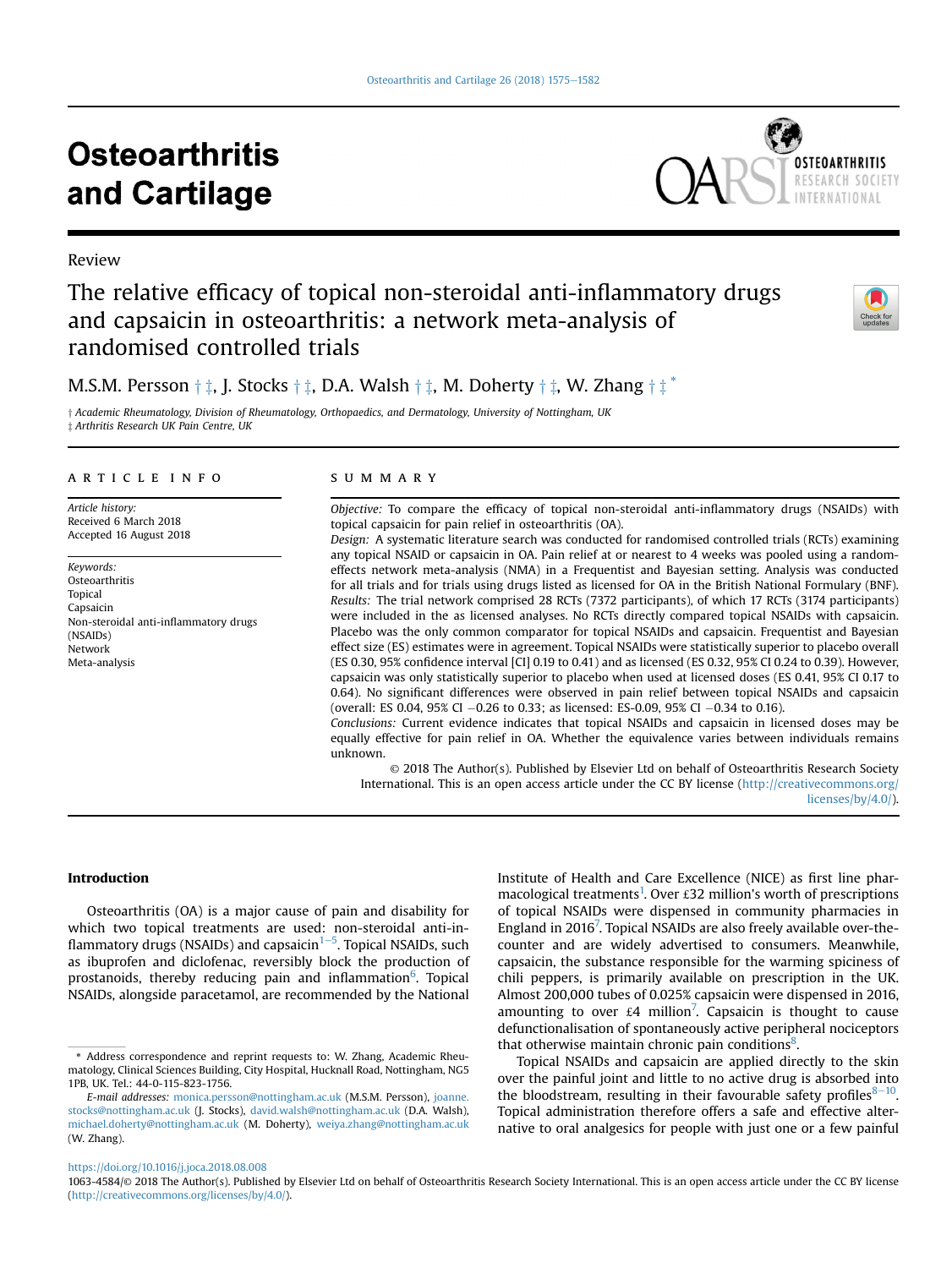peripheral joints, especially for individuals with comorbidities, multiple medications, or those wishing to avoid tablets. The efficacy of topical NSAIDs and capsaicin in OA is documented $6,11-14$  $6,11-14$ , however, no evidence for their relative efficacy is available so far to guide clinicians' prescribing practice. We therefore undertook the present network meta-analysis (NMA) to compare topical NSAIDs with capsaicin in people with symptomatic OA.

# Method

# Protocol and registration

This work forms part of a project examining the relative efficacy of topical NSAIDs and capsaicin in OA and neuropathic pain. The protocol is published $15$  and is also available on PROSPERO (2016:CRD42016035254).

# Eligibility criteria

Randomised controlled trials (RCTs) comparing any topical NSAID or capsaicin to placebo in participants with OA were included. No other comparators were included for this analysis and only placebo-controlled trials were examined. Participants with painful physician-diagnosed OA (clinical or radiographic) or chronic joint pain attributable to OA at any site (excluding the spine) were included. Spinal pain was excluded as it is difficult to differentiate between OA pain and back pain secondary to other aetiologies. Trials with pain due to multiple conditions were included if the data for OA could be extracted separately.

Trials had to be a minimum of 1 week duration and report pain outcomes. Full texts published in any language and at any date were considered.

# Identification and selection of trials

A search strategy, based on terms for (1) RCTs; (2) topical administration; (3) OA; and (4) capsaicin or NSAIDs, was created (Supplementary Information).

Medline, Embase, Allied and Complementary Medicine Database (AMED), Cumulative Index for Nursing and Allied Health Literature (CINAHL), Web of Science, and Cochrane library were searched up to 16/11/2015. The searches were updated on 10/01/ 2018. In addition, reference lists of included publications and metaanalyses in the area were searched for eligible trials.

Citations were exported to Endnote where duplicates were removed before titles, abstracts, and full texts were assessed for eligibility.

#### Data collection and data items

The data were extracted independently by two authors (MSMP and JS) using a data extraction form created for this project. Publications in languages other than English were extracted by colleagues fluent in the language or using the Google Translate smart phone application. The following data were sought:

- Publication details: Author, journal, year
- Trial details: Country of study, trial funder, study design, blinding, setting, duration
- Participant details: Number of participants and withdrawals, age, gender distributions, body mass index, joint affected, method of diagnosing OA
- Intervention/placebo detail: Drug, formulation, dose/concentrations, frequency of application
- Endpoint: Pain scores

The primary end point was pain at or nearest to 4 weeks. Change from baseline pain scores (extracted or calculated) were used. If unavailable, endpoint pain scores or percent change from baseline were used. If pain was measured by more than one instrument in a study, the following hierarchy $16-18$  $16-18$  $16-18$  was used to extract pain outcome data: (1) visual analogue scale (VAS) global pain score; (2) categorical global pain score; (3) pain during activity, such as walking; (4) Western Ontario and McMaster Universities Osteoarthritis Index (WOMAC) pain subscale or pain subscale of other disease-specific composite tools; (5) Short Form-36 (SF-36) bodily pain subscale; (6) Health Assessment Questionnaire (HAQ) pain subscale, McGill pain questionnaire; (7) tenderness; (8) physician's assessment of pain. Where multiple concentrations of a study drug were examined within a study, they were combined as one prior to the effect size (ES) calculations for the overall analyses $19$ .

# Network structure

A network diagram was plotted to illustrate the treatment nodes, direct comparisons, and indirect comparisons within the NMA.

# Risk of bias within and across studies

Risk of bias assessment was carried out independently by two authors (MSMP and JS) using a modified Cochrane Risk of Bias tool (Supplementary Material).

# Statistical analysis

Hedges' ES and corresponding standard error (SE) were calculated for each study. The estimates were combined using Frequentist and Bayesian random-effects NMAs. The Frequentist ES and associated 95% confidence interval (CI) were calculated. A Bayesian NMA was conducted using Markov chain Monte Carlo (MCMC) simulations. Non-informative prior distributions were set, normal likelihood distributions were assumed, and three Markov chains with different initial values (chosen arbitrarily) were run simultaneously. The model fit was deemed appropriate, the chain converged within 10,000 simulations, and a total of 20,000 simulations comprised the burn-in period. The subsequent 50,000 iterations were examined. The median and the 2.5th and 97.5th percentiles of the posterior distribution comprised the Bayesian ES and credible interval (CrI). The probability of each treatment being the best was calculated.

An overall analysis was conducted using all drug concentrations and topical formulations. Subgroup analysis was then conducted to examine topical NSAIDs and capsaicin used as recommended in the British National Formulary (BNF)<sup>[20](#page-5-0)</sup> (Supplementary Material). Trials were excluded from the as licensed analysis if they examined (1) topical NSAIDs not recommended in the BNF; (2) drugs used at concentrations lower than recommended; or (3) licensed drugs in formulations not in the recommended list. The as licensed analysis was conducted to guide clinical practice and inform decisionmaking based on the medications currently available to physicians.

The frequentist NMA was conducted in Stata (StataCorp. 2015. Stata Statistical Software: Release 15. College Station, TX: StataCorp LP) using the "network" command<sup>21</sup>. The Bayesian analyses were conducted in WinBUGs software (version 1.4.3, MRS Biostatistics Unit UK, 2007) using methods supplied by the NICE Decision Support Unit<sup>22</sup>.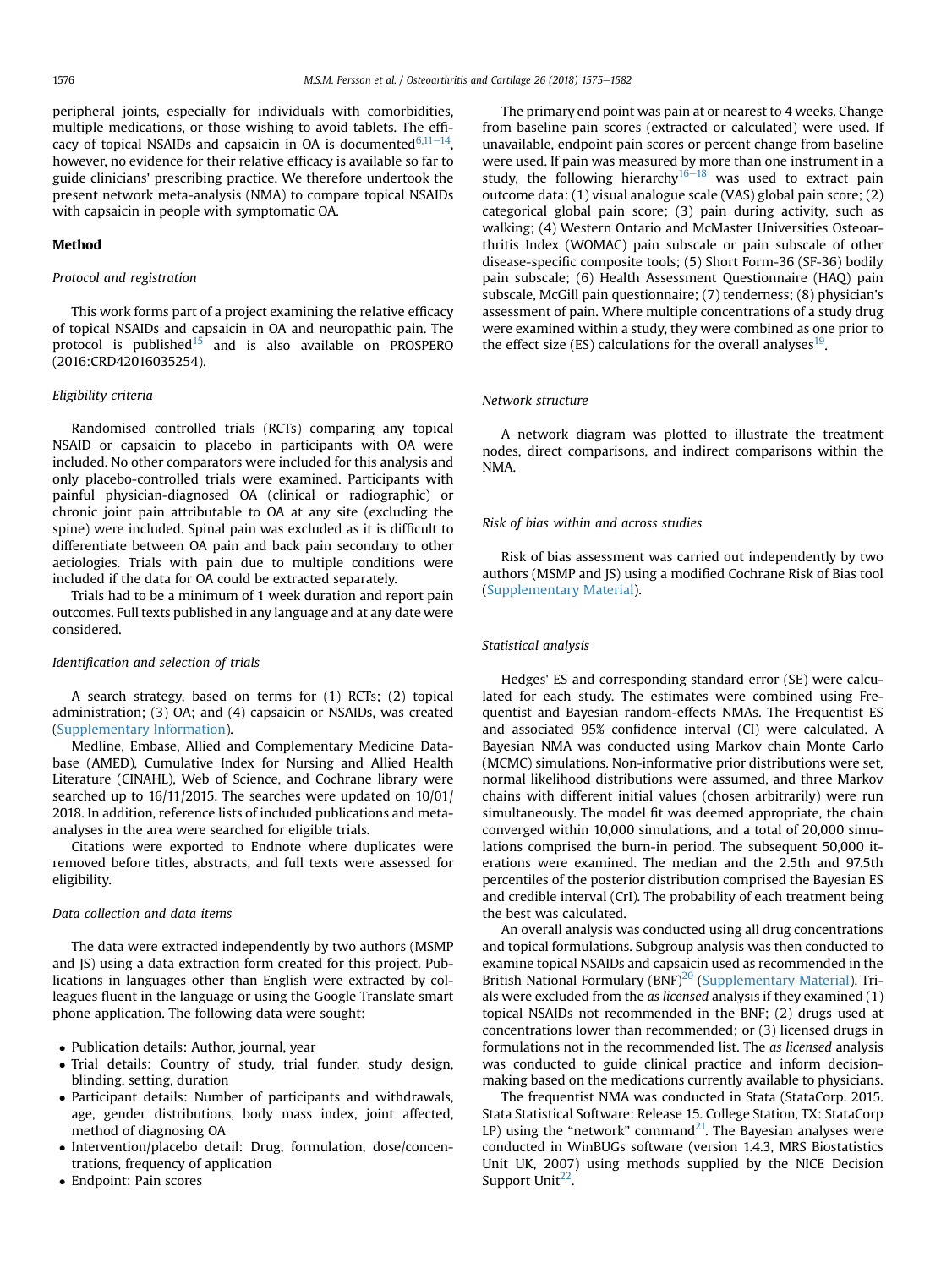# Results

# Study description

The results of the literature search and reasons for exclusion from this meta-analysis are illustrated in Fig. 1. Topical NSAIDs were compared to placebo in 32 RCTs. Data were not available for extraction for nine of the studies $^{23-31}$  $^{23-31}$  $^{23-31}$  $^{23-31}$  $^{23-31}$  and the remaining 23 studies  $(6957$  participants)<sup>[32](#page-5-0)–[54](#page-5-0)</sup> were included in the NMA. Of these, 13 trials<sup>[34,35,37](#page-6-0)–[42,44,46,50,52,53](#page-6-0)</sup> used a topical NSAID at its recommended dose/formulation and were included in the as licensed analysis. Six placebo-controlled RCTs examining capsaicin were identified, of which five (415 participants)<sup>[55](#page-6-0)–[59](#page-6-0)</sup> were included in the NMA. Data from the sixth study<sup>[60](#page-7-0)</sup> were not available for extraction. Four trials<sup>[56](#page-6-0)–[59](#page-6-0)</sup> used 0.025% capsaicin four times per day, as recommended in the BNF.

All trials were described as double-blinded and all but one<sup>55</sup> were of parallel design. Data from the first period were extracted for the crossover trial. One publication was in Korean $48$  and the remainder were in English. 24 trials were limited to participants with knee OA, two to hand OA $^{34,57}$ , and the two remaining trials $^{56,58}$  $^{56,58}$  $^{56,58}$ included OA at multiple sites (hand, wrist, elbow, shoulder, hip, knee, and ankle OA).

# Risk of bias

Trials were associated with considerable risks of bias (Fig. 2). Although described as randomised, only 20 publications described the method of random number sequence generation in sufficient detail to ascertain its risk of bias. Furthermore, only 13 of the included trials adequately described the methods of allocation concealment. Although described as double-blinded, this was only



Fig. 1. PRISMA flow diagram. Results of the systematic literature search for placebo-controlled trials of topical NSAIDs and capsaicin in OA.



Fig. 2. Risk of bias assessment. Risk of bias scores for all studies included in the overall analysis.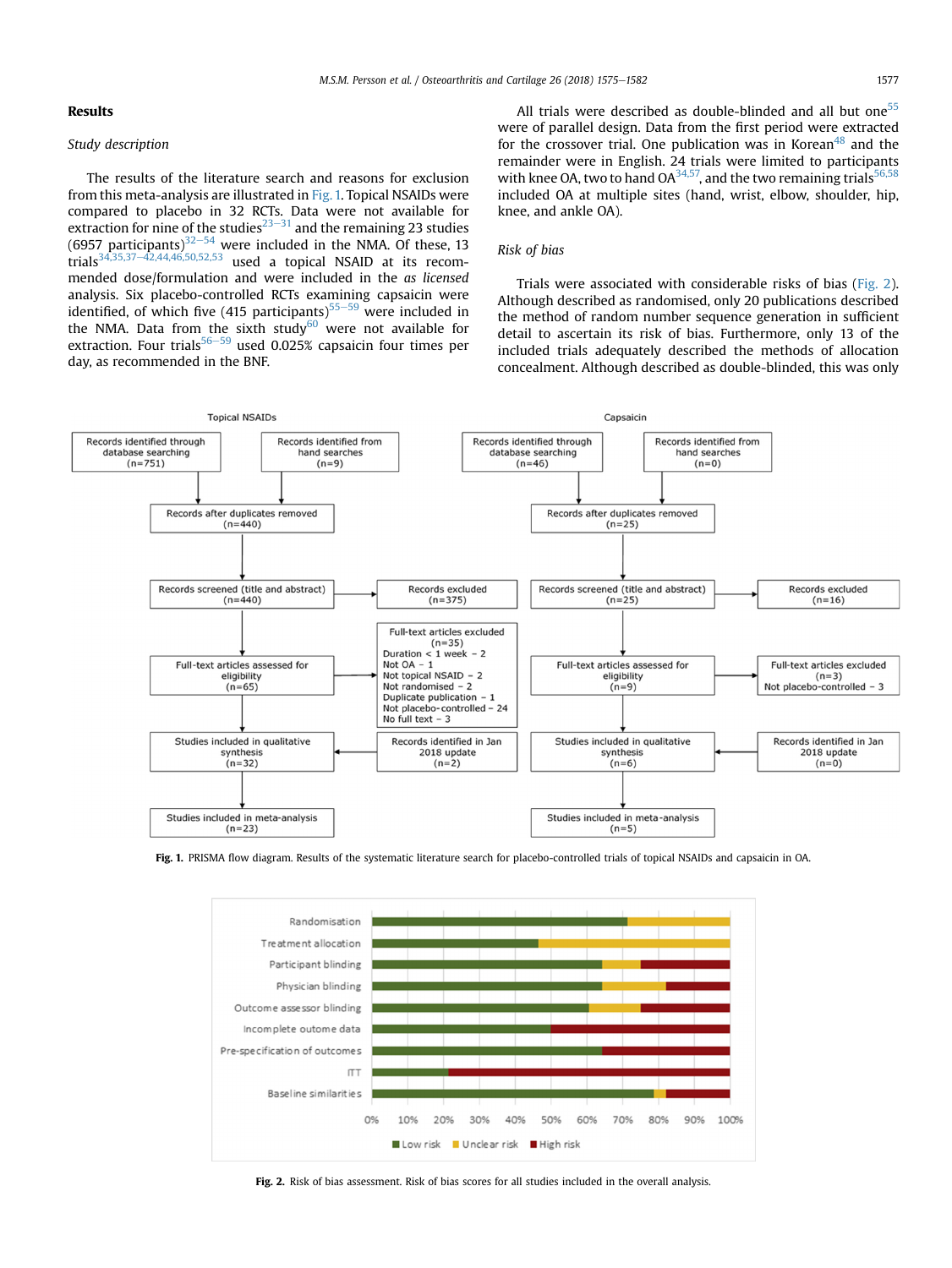considered adequate in 60–65% of all trials. No capsaicin trials were deemed to adequately blind their participants due to the warming sensation experienced on its initial application. Across the body of evidence, only six of the 28 studies analysed all participants that were randomised at baseline.

# NMA

Overall analysis

The trial network was comprised of 28 RCTs with 3473 participants on placebo (28 RCTs), 3693 on topical NSAIDs (23 RCTs), and 206 on capsaicin (5 RCTs) (Fig. 3). Direct evidence for topical NSAIDs vs placebo and capsaicin vs placebo were available from placebocontrolled trials. No trials directly compared topical NSAIDs to capsaicin, and the two treatments were therefore compared using placebo as a common comparator (indirect evidence).

Frequentist and Bayesian analyses were in agreement with identical ES and only minor differences in the CI vs CrI (Table I). Direct estimates indicated that topical NSAIDs were superior to placebo for pain relief. In contrast, the ES estimate between capsaicin and placebo was associated with considerable variability and did not reach statistical significance. However, the indirect analyses found no statistically significant differences between topical NSAIDs and capsaicin, although the ES favoured topical NSAIDs. Topical NSAIDs had the highest probability of being the best treatment, followed by capsaicin and then placebo (Table II).

# As licensed analysis

Topical NSAIDs and capsaicin were used as licensed in 17 RCTs. 1705 participants on placebo (17 RCTs), 1328 on topical NSAID (13 RCTs), and 141 on capsaicin (4 RCTs) were included in the as licensed NMA. The results are presented in Table I. Exclusion of non-licensed



Fig. 3. Trial network diagram. Nodes (circles) are weighted to represent the number of participants using each intervention. The solid lines represent the direct comparisons of the treatments in RCTs. The dotted line represents indirect comparisons generated through the NMA. The lines are weighted to represent the number of comparisons.

#### Table II

Treatment rankings. The probability of each treatment being the "best" using Frequentist and Bayesian approaches

|                      | Probability of being the best (%) |          |  |
|----------------------|-----------------------------------|----------|--|
|                      | Frequentist                       | Bayesian |  |
| <b>All trials</b>    |                                   |          |  |
| <b>Topical NSAID</b> | 61.9                              | 58.9     |  |
| Capsaicin            | 38.1                              | 41.1     |  |
| Placebo              | 0.0                               | 0.0      |  |
| As licensed          |                                   |          |  |
| <b>Topical NSAID</b> | 23.5                              | 25.9     |  |
| Capsaicin            | 76.5                              | 74.1     |  |
| Placebo              | 0.0                               | 0.0      |  |

topical NSAIDs marginally raised the ES and it remained superior to placebo. In contrast, capsaicin at its licensed dose had a considerably increased ES that was statistically superior to placebo. Using placebo as a common comparator, no statistically significant differences remained between topical NSAIDs and capsaicin used as licensed. However, the ES favoured capsaicin, which also had the highest probability of being the best treatment, followed by topical NSAIDs and placebo (Table II).

# Discussion

Current evidence indicates that topical NSAIDs and capsaicin, when used as licensed, are both superior to placebo for pain relief. No significant differences were identified in the level of pain relief offered by topical NSAIDs compared to capsaicin. However, limited and poor quality evidence for capsaicin in OA provides uncertainty. Displaying seemingly negligible differences in efficacy, the decision of whether to prescribe topical NSAIDs or capsaicin should be guided by patient preference, safety, costs, and subsequent individual patient response.

Focussing on licensed doses of these two drugs renders the results of this meta-analysis more relevant for clinicians as they relate directly to the drugs recommended for prescription. The list of approved drugs was extracted from the BNF, a resource commonly used to guide prescribing practice in the UK $^{61}$ . The BNF was chosen as the leading authority on clinicians' selection of medicines in the UK, however it should be noted that they offer only recommendations of licensed medications and physicians can prescribe medications outside the recommended list $61$ .

No direct or indirect (via NMA) quantitative evidence of the relative efficacy of topical NSAIDs vs capsaicin has been published previously. Some guidelines, such as those by Osteoarthritis Research Society International (OARSI) and European League Against Rheumatism (EULAR), provide equal recommendations for the two treatments<sup>2,4,5</sup>. This may indicate a perceived equivalence in efficacy, in line with the findings of the current meta-analysis. In

# Table I

ES and Frequentist CI/Bayesian CrI. Results of the overall and as licensed subgroup analysis of topical NSAIDs and capsaicin in OA

| Comparison                  | Type          | N  | Frequentist |                  | Bayesian |                  |
|-----------------------------|---------------|----|-------------|------------------|----------|------------------|
|                             |               |    | ES          | C                | ES       | CrI              |
| All trials                  |               |    |             |                  |          |                  |
| Topical NSAID vs placebo    | Direct        | 23 | 0.30        | $0.19$ to $0.41$ | 0.30     | 0.19 to 0.43     |
| Capsaicin vs placebo        | Direct        |    | 0.27        | $-0.01$ to 0.54  | 0.27     | $-0.02$ to 0.56  |
| Topical NSAIDs vs capsaicin | Indirect      | 28 | 0.04        | $-0.26$ to 0.33  | 0.04     | $-0.28$ to 0.35  |
| As licensed                 |               |    |             |                  |          |                  |
| Topical NSAID vs placebo    | Direct        | 13 | 0.32        | $0.24$ to $0.39$ | 0.32     | $0.24$ to $0.42$ |
| Capsaicin vs placebo        | <b>Direct</b> | 4  | 0.41        | $0.17$ to $0.64$ | 0.41     | $0.16$ to $0.66$ |
| Topical NSAIDs vs capsaicin | Indirect      | 17 | $-0.09$     | $-0.34$ to 0.16  | $-0.09$  | $-0.35$ to 0.18  |

N: number of studies.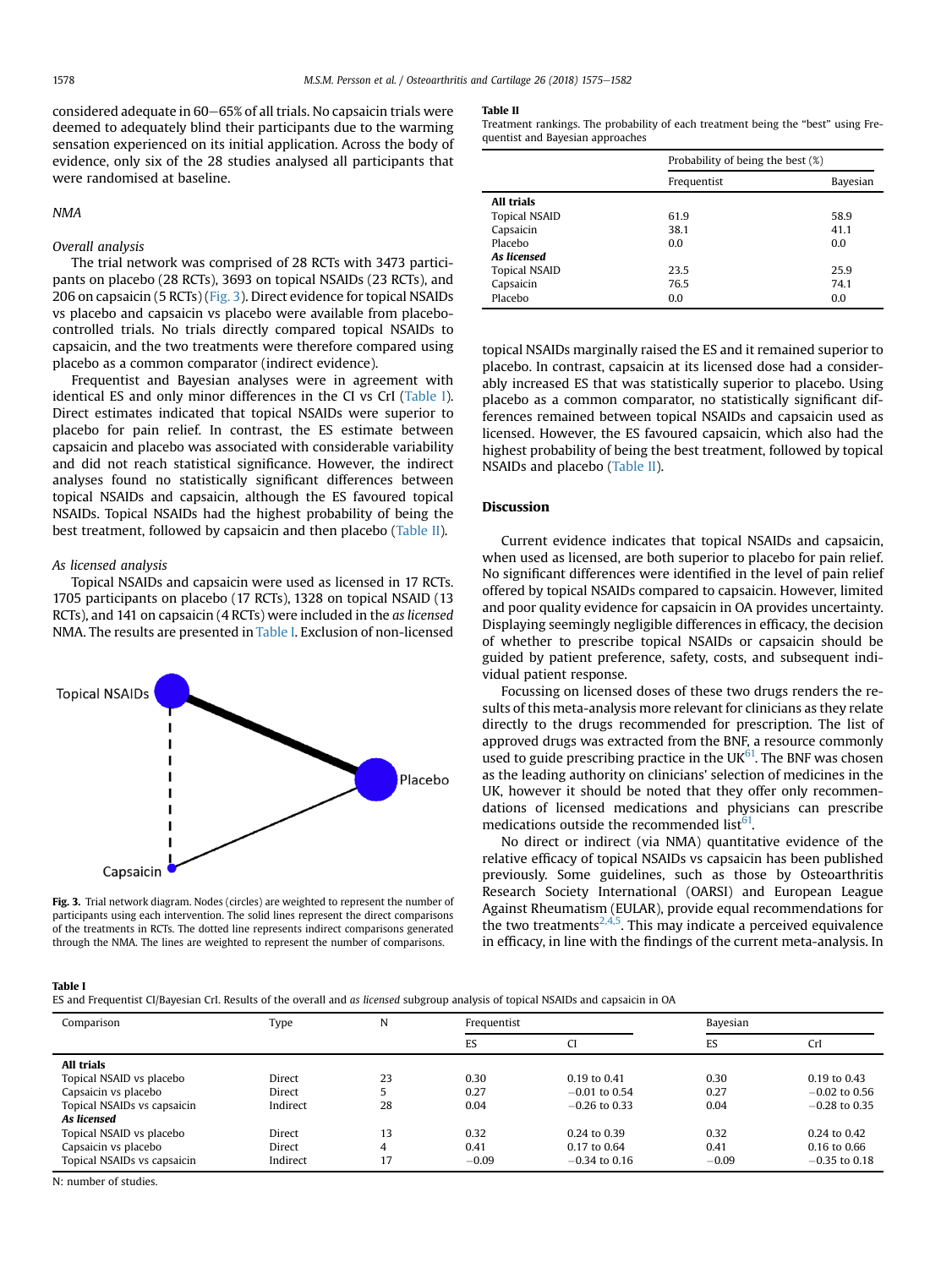<span id="page-4-0"></span>contrast, a narrative review examining topical treatments in OA concluded that capsaicin had less efficacy than topical NSAIDs $^{62}$ . Similarly, topical NSAIDs are generally favoured in guidelines such as those by NICE and the American College of Rheumatology (ACR), perhaps indicating a postulated greater efficacy for topical  $NSAIDS^{1,3}$ . In addition, OARSI guidelines granted topical NSAIDs a greater mean benefit score (6.0/10) vs capsaicin (5.1/10) $^2$ . However, the comparative efficacy of the treatments in the narrative review was concluded primarily based on their mechanism of action, rather than quantitative analysis. Capsaicin was thought to be less effective as it lacked significant tissue penetration and anti-inflammatory effects<sup>[62](#page-7-0)</sup>. Furthermore, guideline decisions are based not only on perceived efficacy, but on the quality of evidence. Indeed, the preference of topical NSAIDs may reflect a greater confidence in the evidence, rather than a perception of a larger effect. This is in keeping with the wide CI and associated uncertainty in the true effect of capsaicin in the current meta-analysis.

Although pain in OA has traditionally been viewed as nociceptive in nature, it is now widely accepted that some people experience pain with neuropathic-like pain components. Pain descriptors indicative of neuropathic pain, such as "burning" and "shooting" pain are used by subsets of individuals with OA<sup>[63](#page-7-0)</sup>. In fact, almost 15% of people with knee pain report neuropathic-like pain  $64$ . This subgroup is of importance as true neuropathic pain is often difficult to manage and commonly does not respond to traditional analgesics, such as NSAIDs<sup>65,66</sup>. Capsaicin, however, is licensed and used in neuropathic pain, where it is effective at higher doses  $67$ . It may therefore be that individuals with predominantly nociceptive OA pain benefit from topical NSAIDs whilst those with neuropathic pain components may benefit more from topical capsaicin. Further evidence on pain phenotypes and response to these two commonly used topical analgesics is warranted.

The present meta-analysis is subject to several limitations. Firstly, the conclusions drawn are limited by the scarcity of data available on capsaicin in OA. Only four trials compare 0.025% capsaicin to placebo and no direct estimates were available to compare topical NSAIDs to capsaicin. The low number of studies and participants on capsaicin resulted in an estimate with much uncertainty. The equivalence of the drugs may therefore be an artefact of the wide CIs. Secondly, the probability of being the best treatment is based predominantly on the ES, not on the uncertainty of the estimate. The probability of being the best was chosen to facilitate the translation of results to clinical practice, however the results should be interpreted with caution and in conjunction with the ES estimates. Thirdly, risk of bias assessment identified concerns over the high risk of bias in included trials. Poor compliance with complete outcome data reporting, analysis of all randomised participants, and pre-specification of published outcomes all have the potential to overestimate the results of this meta-analysis. Fourthly, because capsaicin is associated with a warming sensation on application, making it difficult to blind, it was deemed a high risk of bias domain for all capsaicin trials. This may result in inherent differences in the placebo group across the trial network, threatening the assumption of transitivity. Furthermore, the efficacy data for topical NSAIDs is predominantly based on knee OA (22 of 23 studies), whilst the trial population for capsaicin included hand, wrist, elbow, shoulder, hip, knee, and ankle OA. The differences in study populations may limit comparisons between the two treatments, however, it was not possible to conduct subgroup analyses by joint type due to limited data. Finally, by the very nature of analyses conducted at triallevel, the results of this NMA relate to populations of individuals with OA and may not be reflected at the individual patient level. In addition, data were unavailable to examine the efficacy of topical NSAIDs and capsaicin in subgroups with differing OA phenotypes (e.g., nociceptive vs neuropathic-like pain). Studies at the individual patient level are still required.

In conclusion, current evidence indicates that topical NSAIDs and capsaicin offer similar levels of pain relief in OA. Larger and better conducted RCTs, particularly for capsaicin, are required to confirm this. However, it is unknown whether individuals with different pain phenotypes respond differently to these two commonly used topical analgesics. Further work on phenotypic features of OA pain and their response to these two drugs is warranted.

# Author contributions

MSMP conceived the work, developed and ran the search strategy, screened trials for eligibility, designed data collection tools, performed data collection, analysed the data, and drafted and revised the paper. JS extracted data for validation and revised the paper. DAW, MD, and WZ were involved in the conceptualisation of the work, interpretation of the data, and revision of the paper. WZ is the guarantor. All authors discussed the results, commented on the manuscript, and have approved the final version of the paper.

# Conflicts of interest

MSMP and JS declare no support from any organisation for the submitted work; no financial relationships with any organisations that might have an interest in the submitted work in the previous 3 years; no other relationships or activities that could appear to have influenced the submitted work. DAW reports grants from Arthritis Research UK, during the conduct of the study; grants and personal fees from Pfizer Inc., personal fees from GSK Consumer Healthcare, outside the submitted work. MD reports grants from AstraZeneca funding a non-drug PI-led study in Nottingham (Sons of Gout Study), grants from Arthritis Research UK during the conduct of the study, and personal fees from Ad hoc Advisory Boards on osteoarthritis and gout for AstraZeneca, Grunenthal, Mallinckrodt and Roche, outside the submitted work. WZ grants from Arthritis Research UK Pain Centre, during the conduct of the study; personal fees from AstraZeneca and Hisun Pharm, royalties to his institution from EULAR, non-financial support from Peking University, Xiangya Hospital, outside the submitted work.

## Role of funding source

The work was supported by Arthritis Research UK [grant number 20777]. The funders had no role in study design, data collection, data synthesis, data interpretation, or writing the report.

#### Acknowledgments

Thank you to Drs Haruna Takahashi, Neele Dellschaft, and Yu Fu for their help with screening and data extraction of publications in Japanese, German, and Chinese.

#### Supplementary data

Supplementary data related to this article can be found at <https://doi.org/10.1016/j.joca.2018.08.008>.

# References

- 1. NICE. Osteoarthritis: Care and Management in Adults [CG177] 2014 16/10/2015; (CG177). Available from: [http://www.nice.](http://www.nice.org.uk/guidance/cg177/evidence/cg177-osteoarthritis-full-guideline3) [org.uk/guidance/cg177/evidence/cg177-osteoarthritis-full](http://www.nice.org.uk/guidance/cg177/evidence/cg177-osteoarthritis-full-guideline3)[guideline3.](http://www.nice.org.uk/guidance/cg177/evidence/cg177-osteoarthritis-full-guideline3)
- 2. [McAlindon T, Bannuru R, Sullivan M, Arden N, Berenbaum F,](http://refhub.elsevier.com/S1063-4584(18)31427-4/sref2) Bierma-Zeinstra S, et al[. OARSI guidelines for the non-surgical](http://refhub.elsevier.com/S1063-4584(18)31427-4/sref2)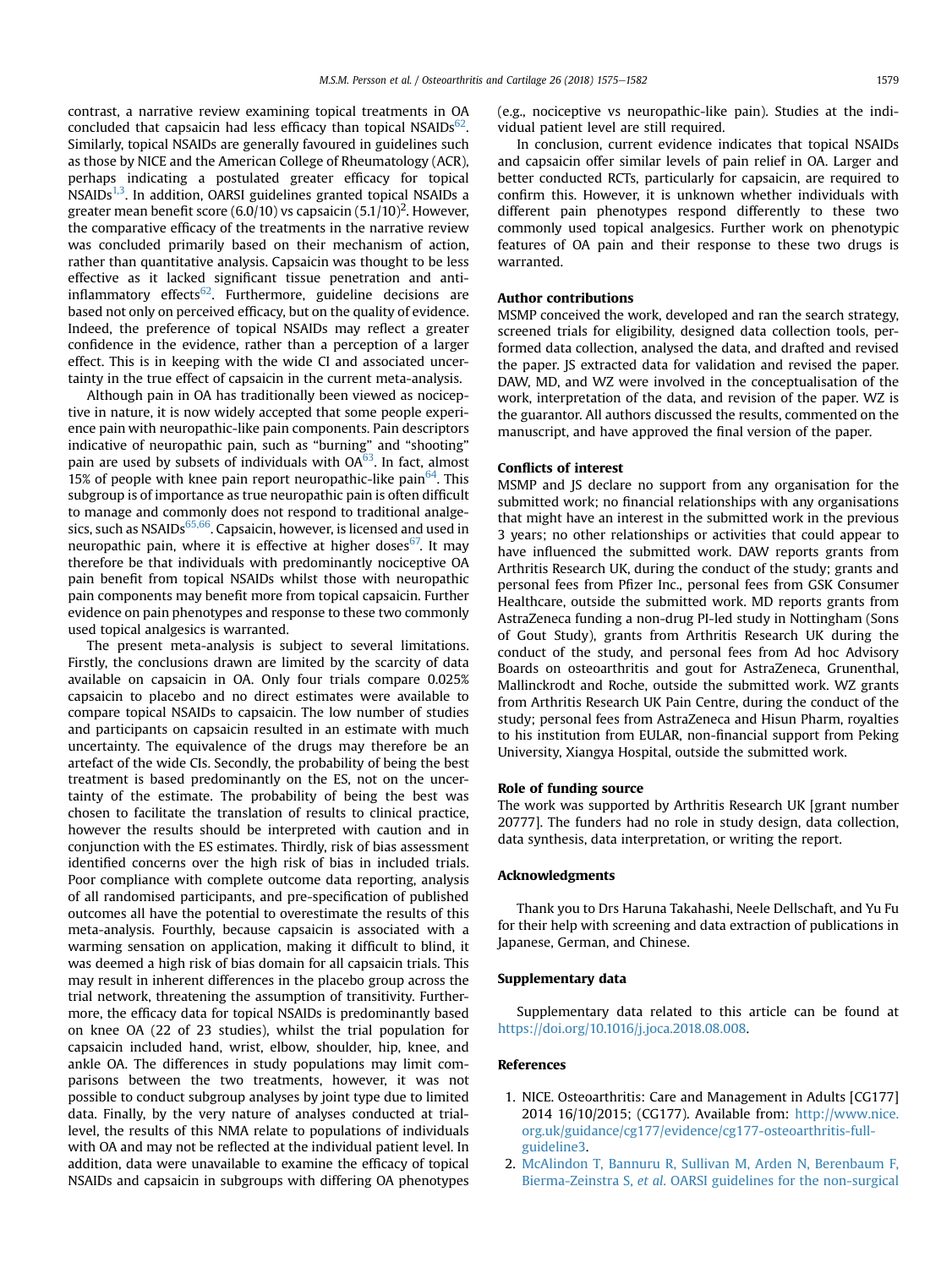<span id="page-5-0"></span>[management of knee osteoarthritis. Osteoarthr Cartil](http://refhub.elsevier.com/S1063-4584(18)31427-4/sref2) [2014;22\(3\):363](http://refhub.elsevier.com/S1063-4584(18)31427-4/sref2)-[88.](http://refhub.elsevier.com/S1063-4584(18)31427-4/sref2)

- 3. [Hochberg MC, Altman RD, April KT, Benkhalti M, Guyatt G,](http://refhub.elsevier.com/S1063-4584(18)31427-4/sref3) McGowan J, et al[. American College of Rheumatology 2012](http://refhub.elsevier.com/S1063-4584(18)31427-4/sref3) [recommendations for the use of nonpharmacologic and](http://refhub.elsevier.com/S1063-4584(18)31427-4/sref3) [pharmacologic therapies in osteoarthritis of the hand, hip, and](http://refhub.elsevier.com/S1063-4584(18)31427-4/sref3) knee. Arthritis Care Res  $2012:64(4):465-74$  $2012:64(4):465-74$ .
- 4. [Zhang W, Doherty M, Leeb B, Alekseeva L, Arden N, Bijlsma J,](http://refhub.elsevier.com/S1063-4584(18)31427-4/sref4) et al[. EULAR evidence based recommendations for the man](http://refhub.elsevier.com/S1063-4584(18)31427-4/sref4)[agement of hand osteoarthritis: report of a task force of the](http://refhub.elsevier.com/S1063-4584(18)31427-4/sref4) [EULAR standing Committee for International Clinical Studies](http://refhub.elsevier.com/S1063-4584(18)31427-4/sref4) [Including Therapeutics \(ESCISIT\). Ann Rheum Dis 2007;66\(3\):](http://refhub.elsevier.com/S1063-4584(18)31427-4/sref4)  $377 - 88.$  $377 - 88.$  $377 - 88.$
- 5. [Jordan K, Arden N, Doherty M, Bannwarth B, Bijlsma J,](http://refhub.elsevier.com/S1063-4584(18)31427-4/sref5) Dieppe P, et al[. EULAR recommendations 2003: an evidence](http://refhub.elsevier.com/S1063-4584(18)31427-4/sref5) [based approach to the management of knee osteoarthritis:](http://refhub.elsevier.com/S1063-4584(18)31427-4/sref5) [report of a task force of the standing Committee for Interna](http://refhub.elsevier.com/S1063-4584(18)31427-4/sref5)[tional Clinical Studies Including Therapeutic Trials \(ESCISIT\).](http://refhub.elsevier.com/S1063-4584(18)31427-4/sref5) [Ann Rheum Dis 2003;62\(12\):1145](http://refhub.elsevier.com/S1063-4584(18)31427-4/sref5)-[55.](http://refhub.elsevier.com/S1063-4584(18)31427-4/sref5)
- 6. [Derry S, Conaghan P, Da Silva JAP, Wiffen PJ, Moore RA. Topical](http://refhub.elsevier.com/S1063-4584(18)31427-4/sref6) [NSAIDs for Chronic Musculoskeletal Pain in Adults. The](http://refhub.elsevier.com/S1063-4584(18)31427-4/sref6) [Cochrane Library; 2016](http://refhub.elsevier.com/S1063-4584(18)31427-4/sref6).
- 7. Prescribing & Medicines Team P. Prescription Cost Analysis, England - 2016. Health and Social Care Information Centre, 2017 [updated 30/03/2017; cited 2017 17/08/2017]; Available from: [http://content.digital.nhs.uk/article/2021/Website-Search?](http://content.digital.nhs.uk/article/2021/Website-Search?productid=24706&q=title%3a%22Prescription+Cost+Analysis%22&sort=Relevance&size=10&page=1&area=both#top) [productid](http://content.digital.nhs.uk/article/2021/Website-Search?productid=24706&q=title%3a%22Prescription+Cost+Analysis%22&sort=Relevance&size=10&page=1&area=both#top)=[24706](http://content.digital.nhs.uk/article/2021/Website-Search?productid=24706&q=title%3a%22Prescription+Cost+Analysis%22&sort=Relevance&size=10&page=1&area=both#top)&[q](http://content.digital.nhs.uk/article/2021/Website-Search?productid=24706&q=title%3a%22Prescription+Cost+Analysis%22&sort=Relevance&size=10&page=1&area=both#top)=[title%3a%22Prescription](http://content.digital.nhs.uk/article/2021/Website-Search?productid=24706&q=title%3a%22Prescription+Cost+Analysis%22&sort=Relevance&size=10&page=1&area=both#top)+[Cost](http://content.digital.nhs.uk/article/2021/Website-Search?productid=24706&q=title%3a%22Prescription+Cost+Analysis%22&sort=Relevance&size=10&page=1&area=both#top)+[Analysis](http://content.digital.nhs.uk/article/2021/Website-Search?productid=24706&q=title%3a%22Prescription+Cost+Analysis%22&sort=Relevance&size=10&page=1&area=both#top) [%22](http://content.digital.nhs.uk/article/2021/Website-Search?productid=24706&q=title%3a%22Prescription+Cost+Analysis%22&sort=Relevance&size=10&page=1&area=both#top)&[sort](http://content.digital.nhs.uk/article/2021/Website-Search?productid=24706&q=title%3a%22Prescription+Cost+Analysis%22&sort=Relevance&size=10&page=1&area=both#top)=[Relevance](http://content.digital.nhs.uk/article/2021/Website-Search?productid=24706&q=title%3a%22Prescription+Cost+Analysis%22&sort=Relevance&size=10&page=1&area=both#top)&[size](http://content.digital.nhs.uk/article/2021/Website-Search?productid=24706&q=title%3a%22Prescription+Cost+Analysis%22&sort=Relevance&size=10&page=1&area=both#top)=[10](http://content.digital.nhs.uk/article/2021/Website-Search?productid=24706&q=title%3a%22Prescription+Cost+Analysis%22&sort=Relevance&size=10&page=1&area=both#top)&[page](http://content.digital.nhs.uk/article/2021/Website-Search?productid=24706&q=title%3a%22Prescription+Cost+Analysis%22&sort=Relevance&size=10&page=1&area=both#top)=[1](http://content.digital.nhs.uk/article/2021/Website-Search?productid=24706&q=title%3a%22Prescription+Cost+Analysis%22&sort=Relevance&size=10&page=1&area=both#top)&[area](http://content.digital.nhs.uk/article/2021/Website-Search?productid=24706&q=title%3a%22Prescription+Cost+Analysis%22&sort=Relevance&size=10&page=1&area=both#top)=[both#top.](http://content.digital.nhs.uk/article/2021/Website-Search?productid=24706&q=title%3a%22Prescription+Cost+Analysis%22&sort=Relevance&size=10&page=1&area=both#top)
- 8. [Anand P, Bley K. Topical capsaicin for pain management:](http://refhub.elsevier.com/S1063-4584(18)31427-4/sref8) [therapeutic potential and mechanisms of action of the new](http://refhub.elsevier.com/S1063-4584(18)31427-4/sref8) [high-concentration capsaicin 8% patch. Br J Anaesth](http://refhub.elsevier.com/S1063-4584(18)31427-4/sref8) [2011;107\(4\) \[Internet\].](http://refhub.elsevier.com/S1063-4584(18)31427-4/sref8)
- 9. [Haroutiunian S, Drennan DA, Lipman AG. Topical NSAID](http://refhub.elsevier.com/S1063-4584(18)31427-4/sref9) [therapy for musculoskeletal pain. Pain Med 2010;11\(4\):](http://refhub.elsevier.com/S1063-4584(18)31427-4/sref9)  $535 - 49.$  $535 - 49.$  $535 - 49.$
- 10. [Zeng C, Wei J, Persson MSM, Sarmanova A, Doherty M, Xie D,](http://refhub.elsevier.com/S1063-4584(18)31427-4/sref10) et al. Relative effi[cacy and safety of topical non-steroidal anti](http://refhub.elsevier.com/S1063-4584(18)31427-4/sref10)infl[ammatory drugs for osteoarthritis: a systematic review and](http://refhub.elsevier.com/S1063-4584(18)31427-4/sref10) [network meta-analysis of randomised controlled trials and](http://refhub.elsevier.com/S1063-4584(18)31427-4/sref10) observational studies. Br J Sports Med  $2018;52(10):642-50$ .
- 11. [Lin FY, Zhang WY, Jones A, Doherty M. Ef](http://refhub.elsevier.com/S1063-4584(18)31427-4/sref11)ficacy of topical nonsteroidal anti-infl[ammatory drugs in the treatment of osteo](http://refhub.elsevier.com/S1063-4584(18)31427-4/sref11)[arthritis: meta-analysis of randomised controlled trials. Br](http://refhub.elsevier.com/S1063-4584(18)31427-4/sref11) [Med J 2004 Aug;329\(7461\). 324-6B.](http://refhub.elsevier.com/S1063-4584(18)31427-4/sref11)
- 12. [Laslett LL, Jones G. Capsaicin for osteoarthritis pain. In:](http://refhub.elsevier.com/S1063-4584(18)31427-4/sref12) [Capsaicin as a Therapeutic Molecule. Springer; 2014:277](http://refhub.elsevier.com/S1063-4584(18)31427-4/sref12)-[91.](http://refhub.elsevier.com/S1063-4584(18)31427-4/sref12)
- 13. [Mason L, Moore RA, Derry S, Edwards JE, McQuay HJ. Sys](http://refhub.elsevier.com/S1063-4584(18)31427-4/sref13)[tematic review of topical capsaicin for the treatment of chronic](http://refhub.elsevier.com/S1063-4584(18)31427-4/sref13) [pain. BMJ 2004;328\(7446\):991](http://refhub.elsevier.com/S1063-4584(18)31427-4/sref13).
- 14. [Zhang W, Li Wan Po A. The effectiveness of topically applied](http://refhub.elsevier.com/S1063-4584(18)31427-4/sref14) capsaicin. Eur J Clin Pharmacol  $1994;46(6):517-22$  $1994;46(6):517-22$ .
- 15. [Persson MS, Fu Y, Bhattacharya A, Goh S-L, van Middelkoop M,](http://refhub.elsevier.com/S1063-4584(18)31427-4/sref15) Bierma-Zeinstra SM, et al. Relative effi[cacy of topical non](http://refhub.elsevier.com/S1063-4584(18)31427-4/sref15)steroidal anti-infl[ammatory drugs and topical capsaicin in](http://refhub.elsevier.com/S1063-4584(18)31427-4/sref15) [osteoarthritis: protocol for an individual patient data meta](http://refhub.elsevier.com/S1063-4584(18)31427-4/sref15)[analysis. Syst Rev 2016;5\(1\):165](http://refhub.elsevier.com/S1063-4584(18)31427-4/sref15).
- 16. [McAlindon TE, LaValley MP, Gulin JP, Felson DT. Glucosamine](http://refhub.elsevier.com/S1063-4584(18)31427-4/sref16) [and chondroitin for treatment of osteoarthritis: a systematic](http://refhub.elsevier.com/S1063-4584(18)31427-4/sref16) [quality assessment and meta-analysis. JAMA 2000;283\(11\):](http://refhub.elsevier.com/S1063-4584(18)31427-4/sref16) [1469](http://refhub.elsevier.com/S1063-4584(18)31427-4/sref16)-[75.](http://refhub.elsevier.com/S1063-4584(18)31427-4/sref16)
- 17. [Jüni P, Reichenbach S, Dieppe P. Osteoarthritis: rational](http://refhub.elsevier.com/S1063-4584(18)31427-4/sref17) [approach to treating the individual. Best Pract Res Clin Rheu](http://refhub.elsevier.com/S1063-4584(18)31427-4/sref17)[matol 2006;20\(4\):721](http://refhub.elsevier.com/S1063-4584(18)31427-4/sref17)-[40.](http://refhub.elsevier.com/S1063-4584(18)31427-4/sref17)
- 18. [Juhl C, Lund H, Roos EM, Zhang W, Christensen R. A hierarchy](http://refhub.elsevier.com/S1063-4584(18)31427-4/sref18) [of patient-reported outcomes for meta-analysis of knee](http://refhub.elsevier.com/S1063-4584(18)31427-4/sref18)

[osteoarthritis trials: empirical evidence from a survey of high](http://refhub.elsevier.com/S1063-4584(18)31427-4/sref18) [impact journals. Arthritis 2012;2012](http://refhub.elsevier.com/S1063-4584(18)31427-4/sref18).

- 19. Higgins JPT, Green S. Cochrane Handbook for Systematic Reviews of Interventions. Version 5.1.0 [updated March 2011] 2011. Available from: [www.cochrane-handbook.org](http://www.cochrane-handbook.org).
- 20. Committee JF. British National Formulary (online). London: BMJ Group and Pharmaceutical Press, 2017 [cited 2017 27/11/ 2017]; Available from: <http://www.medicinescomplete.com>.
- 21. White IR. Network meta-analysis. Stata  $[2015; (15):951-81]$  $[2015; (15):951-81]$  $[2015; (15):951-81]$ .
- 22. Dias S, Welton NJ, Sutton AJ, Ades AE. NICE DSU Technical Support Document 2: A Generalised Linear Modelling Framework for Pairwise and Network Meta-Analysis of Randomised Controlled Trials 2011. last updated September 2016 21/09/ 2017. Available from: [http://www.nicedsu.org.uk.](http://www.nicedsu.org.uk)
- 23. Ergün H, Külcü D, Kutlay S, Bodur H, Tulunay FC. Efficacy and safety of topical nimesulide in the treatment of knee osteoarthritis. J Clin Rheumatol  $2007;13(5):251-5$  [Internet]. Available from: [http://onlinelibrary.wiley.com/o/cochrane/](http://onlinelibrary.wiley.com/o/cochrane/clcentral/articles/988/CN-00619988/frame.html) [clcentral/articles/988/CN-00619988/frame.html.](http://onlinelibrary.wiley.com/o/cochrane/clcentral/articles/988/CN-00619988/frame.html)
- 24. [Barthel HR, Haselwood D, Longley S, Gold MS, Altman RD.](http://refhub.elsevier.com/S1063-4584(18)31427-4/sref24) [Randomized controlled trial of diclofenac sodium gel in knee](http://refhub.elsevier.com/S1063-4584(18)31427-4/sref24) [osteoarthritis. Semin Arthritis Rheum 2009;39:203](http://refhub.elsevier.com/S1063-4584(18)31427-4/sref24)-[12.](http://refhub.elsevier.com/S1063-4584(18)31427-4/sref24) [Elsevier.](http://refhub.elsevier.com/S1063-4584(18)31427-4/sref24)
- 25. Gui L, Pellacci F, Ghirardini G. Use of ibuprofen cream in orthopedic outpatients. Double-blind comparison with placebo. <ORIGINAL> Impiego dell'ibuprofen crema in pazienti ambulatoriali di interesse ortopedico. Confronto in Doppia Cecita Con Placebo. Clin Terapeut  $1982;101(4):363-9$  [Internet]. Available from: [http://onlinelibrary.wiley.com/o/cochrane/](http://onlinelibrary.wiley.com/o/cochrane/clcentral/articles/843/CN-00185843/frame.html) [clcentral/articles/843/CN-00185843/frame.html.](http://onlinelibrary.wiley.com/o/cochrane/clcentral/articles/843/CN-00185843/frame.html)
- 26. [Kageyama T. A double blind placebo controlled multicenter](http://refhub.elsevier.com/S1063-4584(18)31427-4/sref26) [study of piroxicam 0.5% gel in osteoarthritis of the knee. Eur J](http://refhub.elsevier.com/S1063-4584(18)31427-4/sref26) Rheumatol Inflamm  $1987;8:114-5$  $1987;8:114-5$ .
- 27. [Roth SH. A controlled clinical investigation of 3% diclofenac/](http://refhub.elsevier.com/S1063-4584(18)31427-4/sref27) [2.5% sodium hyaluronate topical gel in the treatment of un](http://refhub.elsevier.com/S1063-4584(18)31427-4/sref27)[controlled pain in chronic oral NSAID users with osteoarthritis.](http://refhub.elsevier.com/S1063-4584(18)31427-4/sref27) [Int J Tissue React 1995;17\(4\):129](http://refhub.elsevier.com/S1063-4584(18)31427-4/sref27)-[32](http://refhub.elsevier.com/S1063-4584(18)31427-4/sref27).
- 28. [Galeazzi M, Marcolongo R. A placebo-controlled study of the](http://refhub.elsevier.com/S1063-4584(18)31427-4/sref28) effi[cacy and tolerability of a nonsteroidal anti-in](http://refhub.elsevier.com/S1063-4584(18)31427-4/sref28)flammatory drug, DHEP plaster, in infl[ammatory peri-and extra-articular](http://refhub.elsevier.com/S1063-4584(18)31427-4/sref28) [rheumatological diseases. Drugs Exp Clin Res 1993;19\(3\):](http://refhub.elsevier.com/S1063-4584(18)31427-4/sref28)  $107 - 15$  $107 - 15$  $107 - 15$
- 29. [Rose W, Manz G, Lemmel EM. Behandlung der aktivierten](http://refhub.elsevier.com/S1063-4584(18)31427-4/sref29) [gonarthrose mit topisch appliziertem piroxicam-gel. \[Topical](http://refhub.elsevier.com/S1063-4584(18)31427-4/sref29) [application of Piroxicam-gel in the treatment of activated](http://refhub.elsevier.com/S1063-4584(18)31427-4/sref29) [gonarthrosis\]. Münch Med Wschr 1991;133:562](http://refhub.elsevier.com/S1063-4584(18)31427-4/sref29)-[6](http://refhub.elsevier.com/S1063-4584(18)31427-4/sref29).
- 30. Kageyama T. Pharmaceutical evaluation of KPG-200 (ketoprofen ointment) on arthrosis deformans: double blind controlled study compared with KPG-200 base. Yakuri Chiryo (Jpn Pharmacol Therap)  $1984;12(6):2297-317$  [Internet]. Available from: [http://onlinelibrary.wiley.com/o/cochrane/](http://onlinelibrary.wiley.com/o/cochrane/clcentral/articles/365/CN-00542365/frame.html) [clcentral/articles/365/CN-00542365/frame.html.](http://onlinelibrary.wiley.com/o/cochrane/clcentral/articles/365/CN-00542365/frame.html)
- 31. Yamamoto S, Kodama T, Hasegawa Y, Saeki K. Clinical evaluation of indomethacin ointment on osteoarthritis–evaluation by a multicenter double-blind trial (author's transl). Ryumachi [Rheumatism]  $1979;19(4):328-36$  [Internet]. Available from: [http://onlinelibrary.wiley.com/o/cochrane/clcentral/articles/](http://onlinelibrary.wiley.com/o/cochrane/clcentral/articles/312/CN-00022312/frame.html) [312/CN-00022312/frame.html](http://onlinelibrary.wiley.com/o/cochrane/clcentral/articles/312/CN-00022312/frame.html).
- 32. [Rother M, Conaghan PG. A randomized, double-blind, phase III](http://refhub.elsevier.com/S1063-4584(18)31427-4/sref32) [trial in moderate osteoarthritis knee pain comparing topical](http://refhub.elsevier.com/S1063-4584(18)31427-4/sref32) [ketoprofen gel with ketoprofen-free gel. J Rheumatol 2013](http://refhub.elsevier.com/S1063-4584(18)31427-4/sref32) Oct; 40(10): 1742-[8.](http://refhub.elsevier.com/S1063-4584(18)31427-4/sref32)
- 33. [Conaghan PG, Dickson J, Bolten W, Cevc G, Rother M.](http://refhub.elsevier.com/S1063-4584(18)31427-4/sref33) [A multicentre, randomized, placebo- and active-controlled](http://refhub.elsevier.com/S1063-4584(18)31427-4/sref33) trial comparing the effi[cacy and safety of topical ketoprofen](http://refhub.elsevier.com/S1063-4584(18)31427-4/sref33)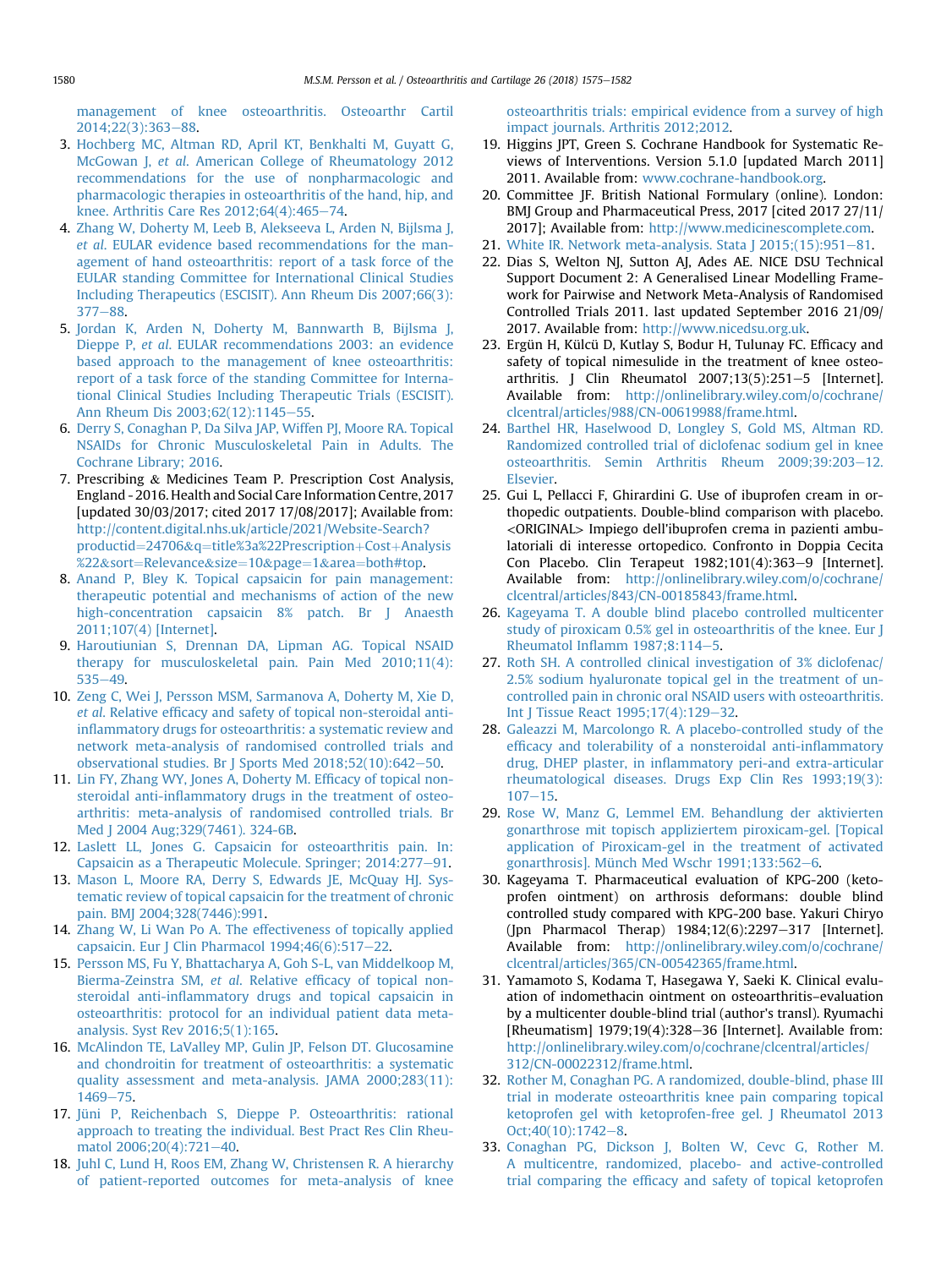<span id="page-6-0"></span>[in transfersome gel \(IDEA-033\) with ketoprofen-free vehicle](http://refhub.elsevier.com/S1063-4584(18)31427-4/sref33) [\(TDT 064\) and oral celecoxib for knee pain associated with](http://refhub.elsevier.com/S1063-4584(18)31427-4/sref33) [osteoarthritis. Rheumatology 2013 Jul;52\(7\):1303](http://refhub.elsevier.com/S1063-4584(18)31427-4/sref33)-[12.](http://refhub.elsevier.com/S1063-4584(18)31427-4/sref33)

- 34. [Altman RD, Dreiser RL, Fisher CL, Chase WF, Dreher DS,](http://refhub.elsevier.com/S1063-4584(18)31427-4/sref34) [Zacher J. Diclofenac sodium gel in patients with primary hand](http://refhub.elsevier.com/S1063-4584(18)31427-4/sref34) [osteoarthritis: a randomized, double-blind, placebo-controlled](http://refhub.elsevier.com/S1063-4584(18)31427-4/sref34) trial. J Rheumatol 200[9](http://refhub.elsevier.com/S1063-4584(18)31427-4/sref34) Sep;  $36(9)$ :  $1991-9$ .
- 35. [Simon LS, Grierson LM, Naseer Z, Bookman AAM, Zev](http://refhub.elsevier.com/S1063-4584(18)31427-4/sref35) Shainhouse J. Effi[cacy and safety of topical diclofenac con](http://refhub.elsevier.com/S1063-4584(18)31427-4/sref35)[taining dimethyl sulfoxide \(DMSO\) compared with those of](http://refhub.elsevier.com/S1063-4584(18)31427-4/sref35) [topical placebo, DMSO vehicle and oral diclofenac for knee](http://refhub.elsevier.com/S1063-4584(18)31427-4/sref35) osteoarthritis. Pain 2009 June; 143(3): 238-[45](http://refhub.elsevier.com/S1063-4584(18)31427-4/sref35).
- 36. [Rother M, Lavins BJ, Kneer W, Lehnhardt K, Seidel EJ,](http://refhub.elsevier.com/S1063-4584(18)31427-4/sref36) Mazgareanu S. Effi[cacy and safety of epicutaneous ketoprofen](http://refhub.elsevier.com/S1063-4584(18)31427-4/sref36) [in transfersome \(IDEA-033\) versus oral cefecoxib and placebo in](http://refhub.elsevier.com/S1063-4584(18)31427-4/sref36) [osteoarthritis of the knee: multicentre randomised controlled](http://refhub.elsevier.com/S1063-4584(18)31427-4/sref36) trial. Ann Rheum Dis 2007 September;  $66(9)$ : 1178-[83](http://refhub.elsevier.com/S1063-4584(18)31427-4/sref36).
- 37. [Niethard FU, Gold MS, Solomon GS, Liu JM, Unkauf M,](http://refhub.elsevier.com/S1063-4584(18)31427-4/sref37) Albrecht HH, et al. Effi[cacy of topical diclofenac diethylamine](http://refhub.elsevier.com/S1063-4584(18)31427-4/sref37) [gel in osteoarthritis of the knee. J Rheumatol 2005 Dec;32\(12\):](http://refhub.elsevier.com/S1063-4584(18)31427-4/sref37) [2384](http://refhub.elsevier.com/S1063-4584(18)31427-4/sref37)-92
- 38. [Baer PA, Thomas LM, Shainhouse Z. Treatment of osteoarthritis](http://refhub.elsevier.com/S1063-4584(18)31427-4/sref38) [of the knee with a topical diclofenac solution: a randomised](http://refhub.elsevier.com/S1063-4584(18)31427-4/sref38) [controlled, 6-week trial \[ISRCTN53366886\]. BMC Muscoskel](http://refhub.elsevier.com/S1063-4584(18)31427-4/sref38) [Disord 2005;6:44](http://refhub.elsevier.com/S1063-4584(18)31427-4/sref38).
- 39. Roth SH, Shainhouse JZ. Effi[cacy and safety of a topical diclo](http://refhub.elsevier.com/S1063-4584(18)31427-4/sref39)[fenac solution \(Pennsaid\) in the treatment of primary osteo](http://refhub.elsevier.com/S1063-4584(18)31427-4/sref39)[arthritis of the knee - a randomized, double-blind, vehicle](http://refhub.elsevier.com/S1063-4584(18)31427-4/sref39)[controlled clinical trial. Arch Intern Med 2004 Oct;164\(18\):](http://refhub.elsevier.com/S1063-4584(18)31427-4/sref39)  $2017 - 23$  $2017 - 23$ .
- 40. Bookman AA, Williams KS, Shainhouse JZ. Effect of a topical diclofenac solution for relieving symptoms of primary osteoarthritis of the knee: a randomized controlled trial. CMAJ: Can Med Assoc J 2004;171(4):333-8 [Internet]. Available from: [http://onlinelibrary.wiley.com/o/cochrane/clcentral/articles/](http://onlinelibrary.wiley.com/o/cochrane/clcentral/articles/786/CN-00490786/frame.html%20http://www.ncbi.nlm.nih.gov/pmc/articles/PMC509045/pdf/20040817s00030p333.pdf) [786/CN-00490786/frame.html http://www.ncbi.nlm.nih.gov/](http://onlinelibrary.wiley.com/o/cochrane/clcentral/articles/786/CN-00490786/frame.html%20http://www.ncbi.nlm.nih.gov/pmc/articles/PMC509045/pdf/20040817s00030p333.pdf) [pmc/articles/PMC509045/pdf/20040817s00030p333.pdf.](http://onlinelibrary.wiley.com/o/cochrane/clcentral/articles/786/CN-00490786/frame.html%20http://www.ncbi.nlm.nih.gov/pmc/articles/PMC509045/pdf/20040817s00030p333.pdf)
- 41. Trnavský K, Fischer M, Vögtle-Junkert U, Schreyger F. Efficacy and safety of 5% ibuprofen cream treatment in knee osteoarthritis. Results of a randomized, double-blind, placebocontrolled study. J Rheumatol 2004;31(3):565-72 [Internet]. Available from: [http://onlinelibrary.wiley.com/o/cochrane/](http://onlinelibrary.wiley.com/o/cochrane/clcentral/articles/907/CN-00468907/frame.html) [clcentral/articles/907/CN-00468907/frame.html.](http://onlinelibrary.wiley.com/o/cochrane/clcentral/articles/907/CN-00468907/frame.html)
- 42. Rovenský J, Miceková D, Gubzová Z, Fimmers R, Lenhard G, Vögtle-Junkert U, et al. Treatment of knee osteoarthritis with a topical non-steroidal antiinflammatory drug. Results of a randomized, double-blind, placebo-controlled study on the efficacy and safety of a 5% ibuprofen cream. Drugs Exp Clin Res 2001;27(5-6):209-21 [Internet]. Available from: [http://](http://onlinelibrary.wiley.com/o/cochrane/clcentral/articles/447/CN-00397447/frame.html) [onlinelibrary.wiley.com/o/cochrane/clcentral/articles/447/CN-](http://onlinelibrary.wiley.com/o/cochrane/clcentral/articles/447/CN-00397447/frame.html)[00397447/frame.html.](http://onlinelibrary.wiley.com/o/cochrane/clcentral/articles/447/CN-00397447/frame.html)
- 43. Ottillinger B, Gömör B, Michel BA, Pavelka K, Beck W, Elsasser U. Efficacy and safety of eltenac gel in the treatment of knee osteoarthritis. Osteoarthr Cartil 2001;9(3):273-80 [Internet]. Available from: [http://onlinelibrary.wiley.com/o/](http://onlinelibrary.wiley.com/o/cochrane/clcentral/articles/216/CN-00347216/frame.html%20http://ac.els-cdn.com/S1063458400903856/1-s2.0-S1063458400903856-main.pdf?_tid=7c4f25c8-8c7d-11e5-bc4c-00000aab0f01&acdnat=1447690808_f34503605cea0726133a0e956cce000b) [cochrane/clcentral/articles/216/CN-00347216/frame.html](http://onlinelibrary.wiley.com/o/cochrane/clcentral/articles/216/CN-00347216/frame.html%20http://ac.els-cdn.com/S1063458400903856/1-s2.0-S1063458400903856-main.pdf?_tid=7c4f25c8-8c7d-11e5-bc4c-00000aab0f01&acdnat=1447690808_f34503605cea0726133a0e956cce000b) [http://ac.els-cdn.com/S1063458400903856/1-s2.0-](http://onlinelibrary.wiley.com/o/cochrane/clcentral/articles/216/CN-00347216/frame.html%20http://ac.els-cdn.com/S1063458400903856/1-s2.0-S1063458400903856-main.pdf?_tid=7c4f25c8-8c7d-11e5-bc4c-00000aab0f01&acdnat=1447690808_f34503605cea0726133a0e956cce000b) [S1063458400903856-main.pdf?\\_tid](http://onlinelibrary.wiley.com/o/cochrane/clcentral/articles/216/CN-00347216/frame.html%20http://ac.els-cdn.com/S1063458400903856/1-s2.0-S1063458400903856-main.pdf?_tid=7c4f25c8-8c7d-11e5-bc4c-00000aab0f01&acdnat=1447690808_f34503605cea0726133a0e956cce000b)=[7c4f25c8-8c7d-11e5](http://onlinelibrary.wiley.com/o/cochrane/clcentral/articles/216/CN-00347216/frame.html%20http://ac.els-cdn.com/S1063458400903856/1-s2.0-S1063458400903856-main.pdf?_tid=7c4f25c8-8c7d-11e5-bc4c-00000aab0f01&acdnat=1447690808_f34503605cea0726133a0e956cce000b) [bc4c-00000aab0f01](http://onlinelibrary.wiley.com/o/cochrane/clcentral/articles/216/CN-00347216/frame.html%20http://ac.els-cdn.com/S1063458400903856/1-s2.0-S1063458400903856-main.pdf?_tid=7c4f25c8-8c7d-11e5-bc4c-00000aab0f01&acdnat=1447690808_f34503605cea0726133a0e956cce000b)&[acdnat](http://onlinelibrary.wiley.com/o/cochrane/clcentral/articles/216/CN-00347216/frame.html%20http://ac.els-cdn.com/S1063458400903856/1-s2.0-S1063458400903856-main.pdf?_tid=7c4f25c8-8c7d-11e5-bc4c-00000aab0f01&acdnat=1447690808_f34503605cea0726133a0e956cce000b)=[1447690808\\_](http://onlinelibrary.wiley.com/o/cochrane/clcentral/articles/216/CN-00347216/frame.html%20http://ac.els-cdn.com/S1063458400903856/1-s2.0-S1063458400903856-main.pdf?_tid=7c4f25c8-8c7d-11e5-bc4c-00000aab0f01&acdnat=1447690808_f34503605cea0726133a0e956cce000b) [f34503605cea0726133a0e956cce000b.](http://onlinelibrary.wiley.com/o/cochrane/clcentral/articles/216/CN-00347216/frame.html%20http://ac.els-cdn.com/S1063458400903856/1-s2.0-S1063458400903856-main.pdf?_tid=7c4f25c8-8c7d-11e5-bc4c-00000aab0f01&acdnat=1447690808_f34503605cea0726133a0e956cce000b)
- 44. [Grace D, Rogers J, Skeith K, Anderson K. Topical diclofenac](http://refhub.elsevier.com/S1063-4584(18)31427-4/sref44) [versus placebo: a double blind, randomized clinical trial in](http://refhub.elsevier.com/S1063-4584(18)31427-4/sref44) [patients with osteoarthritis of the knee. J Rheumatol 1999](http://refhub.elsevier.com/S1063-4584(18)31427-4/sref44) Dec; 26(12): 2659-[63](http://refhub.elsevier.com/S1063-4584(18)31427-4/sref44).
- 45. [Sandelin J, Harilainen A, Crone H, Hamberg P, Forsskahl B,](http://refhub.elsevier.com/S1063-4584(18)31427-4/sref45) [Tamelander G. Local NSAID gel \(eltenac\) in the treatment of](http://refhub.elsevier.com/S1063-4584(18)31427-4/sref45) [osteoarthritis of the knee - a double blind study comparing](http://refhub.elsevier.com/S1063-4584(18)31427-4/sref45) [eltenac with oral diclofenac and placebo gel. Scand J Rheu](http://refhub.elsevier.com/S1063-4584(18)31427-4/sref45)[matol 1997;26\(4\):287](http://refhub.elsevier.com/S1063-4584(18)31427-4/sref45)-[92](http://refhub.elsevier.com/S1063-4584(18)31427-4/sref45).
- 46. [Baraf HSB, Gold MS, Clark MB, Altman RD. Safety and ef](http://refhub.elsevier.com/S1063-4584(18)31427-4/sref46)ficacy [of topical diclofenac sodium 1% gel in knee osteoarthritis: a](http://refhub.elsevier.com/S1063-4584(18)31427-4/sref46) [randomized controlled trial. Physician Sportsmed 2010](http://refhub.elsevier.com/S1063-4584(18)31427-4/sref46)  $\text{Jun:38(2):19-28.}$  $\text{Jun:38(2):19-28.}$  $\text{Jun:38(2):19-28.}$
- 47. [Dreiser RL, Tisne-Camus M. DHEP plasters as a topical treat](http://refhub.elsevier.com/S1063-4584(18)31427-4/sref47)[ment of knee osteoarthritis - a double-blind placebo](http://refhub.elsevier.com/S1063-4584(18)31427-4/sref47)controlled study. Drugs Exp Clin Res  $1993;19(3):117-23$ .
- 48. Yoo B, Choi SW, Lee MS, Moon HB. Treatment of knee osteoarthritis with ketoprofen (Ketotop): a double-blind placebocontrolled randomized trial. J Korean Rheum Assoc 1996;3(1): 70–5 [Internet]. Available from: [http://onlinelibrary.wiley.com/](http://onlinelibrary.wiley.com/o/cochrane/clcentral/articles/652/CN-01046652/frame.html) [o/cochrane/clcentral/articles/652/CN-01046652/frame.html](http://onlinelibrary.wiley.com/o/cochrane/clcentral/articles/652/CN-01046652/frame.html).
- 49. Brühlmann P, Michel BA. Topical diclofenac patch in patients with knee osteoarthritis: a randomized, double-blind, controlled clinical trial. Clin Exp Rheumatol 2003;21(2): 193-8 [Internet]. Available from: [http://onlinelibrary.wiley.](http://onlinelibrary.wiley.com/o/cochrane/clcentral/articles/440/CN-00437440/frame.html) [com/o/cochrane/clcentral/articles/440/CN-00437440/frame.](http://onlinelibrary.wiley.com/o/cochrane/clcentral/articles/440/CN-00437440/frame.html) [html.](http://onlinelibrary.wiley.com/o/cochrane/clcentral/articles/440/CN-00437440/frame.html)
- 50. [Varadi G, Zhu Z, Blattler T, Hosle M, Loher A, Pokorny R,](http://refhub.elsevier.com/S1063-4584(18)31427-4/sref50) et al. [Randomized clinical trial evaluating transdermal Ibuprofen for](http://refhub.elsevier.com/S1063-4584(18)31427-4/sref50) [moderate to severe knee osteoarthritis. Pain Physician](http://refhub.elsevier.com/S1063-4584(18)31427-4/sref50)  $2013:16(6):E749-62.$  $2013:16(6):E749-62.$  $2013:16(6):E749-62.$
- 51. [Kneer W, Rother M, Mazgareanu S, Seidel EJ, group EI-s. A 12](http://refhub.elsevier.com/S1063-4584(18)31427-4/sref51) [week randomized study of topical therapy with three dosages](http://refhub.elsevier.com/S1063-4584(18)31427-4/sref51) [of ketoprofen in Transfersome](http://refhub.elsevier.com/S1063-4584(18)31427-4/sref51)® gel (IDEA-033) compared [with the ketoprofen-free vehicle \(TDT 064\), in patients with](http://refhub.elsevier.com/S1063-4584(18)31427-4/sref51) [osteoarthritis of the knee. J Pain Res 2013;6:743](http://refhub.elsevier.com/S1063-4584(18)31427-4/sref51).
- 52. [Shoara R, Hashempur MH, Ashraf A, Salehi A, Dehshahri S,](http://refhub.elsevier.com/S1063-4584(18)31427-4/sref52) Habibagahi Z. Effi[cacy and safety of topical Matricaria cha](http://refhub.elsevier.com/S1063-4584(18)31427-4/sref52)[momilla L.\(chamomile\) oil for knee osteoarthritis: a random](http://refhub.elsevier.com/S1063-4584(18)31427-4/sref52)[ized controlled clinical trial. Compl Ther Clin Pract 2015;21\(3\):](http://refhub.elsevier.com/S1063-4584(18)31427-4/sref52)  $181 - 7.$  $181 - 7.$  $181 - 7.$  $181 - 7.$
- 53. [Wadsworth LT, Kent JD, Holt RJ. Ef](http://refhub.elsevier.com/S1063-4584(18)31427-4/sref53)ficacy and safety of diclo[fenac sodium 2% topical solution for osteoarthritis of the knee:](http://refhub.elsevier.com/S1063-4584(18)31427-4/sref53) [a randomized, double-blind, vehicle-controlled, 4 week study.](http://refhub.elsevier.com/S1063-4584(18)31427-4/sref53) Curr Med Res Opin 2016 01 Feb; 32(2): 241-[50.](http://refhub.elsevier.com/S1063-4584(18)31427-4/sref53)
- 54. [Yataba I, Otsuka N, Matsushita I, Matsumoto H, Hoshino Y.](http://refhub.elsevier.com/S1063-4584(18)31427-4/sref54) Efficacy of S-fl[urbiprofen plaster in knee osteoarthritis treat](http://refhub.elsevier.com/S1063-4584(18)31427-4/sref54)[ment: results from a phase III, randomized, active-controlled,](http://refhub.elsevier.com/S1063-4584(18)31427-4/sref54) [adequate, and well-controlled trial. Mod Rheumatol](http://refhub.elsevier.com/S1063-4584(18)31427-4/sref54) [2017;27\(1\):130](http://refhub.elsevier.com/S1063-4584(18)31427-4/sref54)-[6.](http://refhub.elsevier.com/S1063-4584(18)31427-4/sref54)
- 55. [Kosuwon W, Sirichatiwapee W, Wisanuyotin T,](http://refhub.elsevier.com/S1063-4584(18)31427-4/sref55) [Jeeravipoolvarn P, Laupattarakasem W. Ef](http://refhub.elsevier.com/S1063-4584(18)31427-4/sref55)ficacy of symptom[atic control of knee osteoarthritis with 0.0125% of capsaicin](http://refhub.elsevier.com/S1063-4584(18)31427-4/sref55) versus placebo. J Med Assoc Thail  $2010;93(10):1188-95$  $2010;93(10):1188-95$ .
- 56. [McCleane G. The analgesic ef](http://refhub.elsevier.com/S1063-4584(18)31427-4/sref56)ficacy of topical capsaicin is [enhanced by glyceryl trinitrate in painful osteoarthritis: a](http://refhub.elsevier.com/S1063-4584(18)31427-4/sref56) [randomized, double blind, placebo controlled study. Eur J Pain](http://refhub.elsevier.com/S1063-4584(18)31427-4/sref56) [2000;4\(4\):355](http://refhub.elsevier.com/S1063-4584(18)31427-4/sref56)-[60.](http://refhub.elsevier.com/S1063-4584(18)31427-4/sref56)
- 57. [Schnitzer T, Morton C, Coker S. Topical capsaicin therapy for](http://refhub.elsevier.com/S1063-4584(18)31427-4/sref57) [osteoarthritis pain: achieving a maintenance regimen. Semin](http://refhub.elsevier.com/S1063-4584(18)31427-4/sref57) [Arthritis Rheum 1994;23\(Suppl 3\):34](http://refhub.elsevier.com/S1063-4584(18)31427-4/sref57)-[40](http://refhub.elsevier.com/S1063-4584(18)31427-4/sref57).
- 58. [Altman RD, Aven A, Holmburg CE, Pfeifer LM, Sack M,](http://refhub.elsevier.com/S1063-4584(18)31427-4/sref58) [Young GT. Capsaicin cream 0.025% as monotherapy for oste](http://refhub.elsevier.com/S1063-4584(18)31427-4/sref58)[oarthritis: a double-blind study. Semin Arthritis Rheum](http://refhub.elsevier.com/S1063-4584(18)31427-4/sref58) [1994;23\(Suppl 3\):25](http://refhub.elsevier.com/S1063-4584(18)31427-4/sref58)-[33](http://refhub.elsevier.com/S1063-4584(18)31427-4/sref58).
- 59. [Deal CL, Schnitzer TJ, Lipstein E, Seibold JR, Stevens RM,](http://refhub.elsevier.com/S1063-4584(18)31427-4/sref59) Levy MD, et al[. Treatment of arthritis with topical capsaicin: a](http://refhub.elsevier.com/S1063-4584(18)31427-4/sref59) double-blind trial. Clin Therapeut  $1991;13(3):383-95$  $1991;13(3):383-95$ .